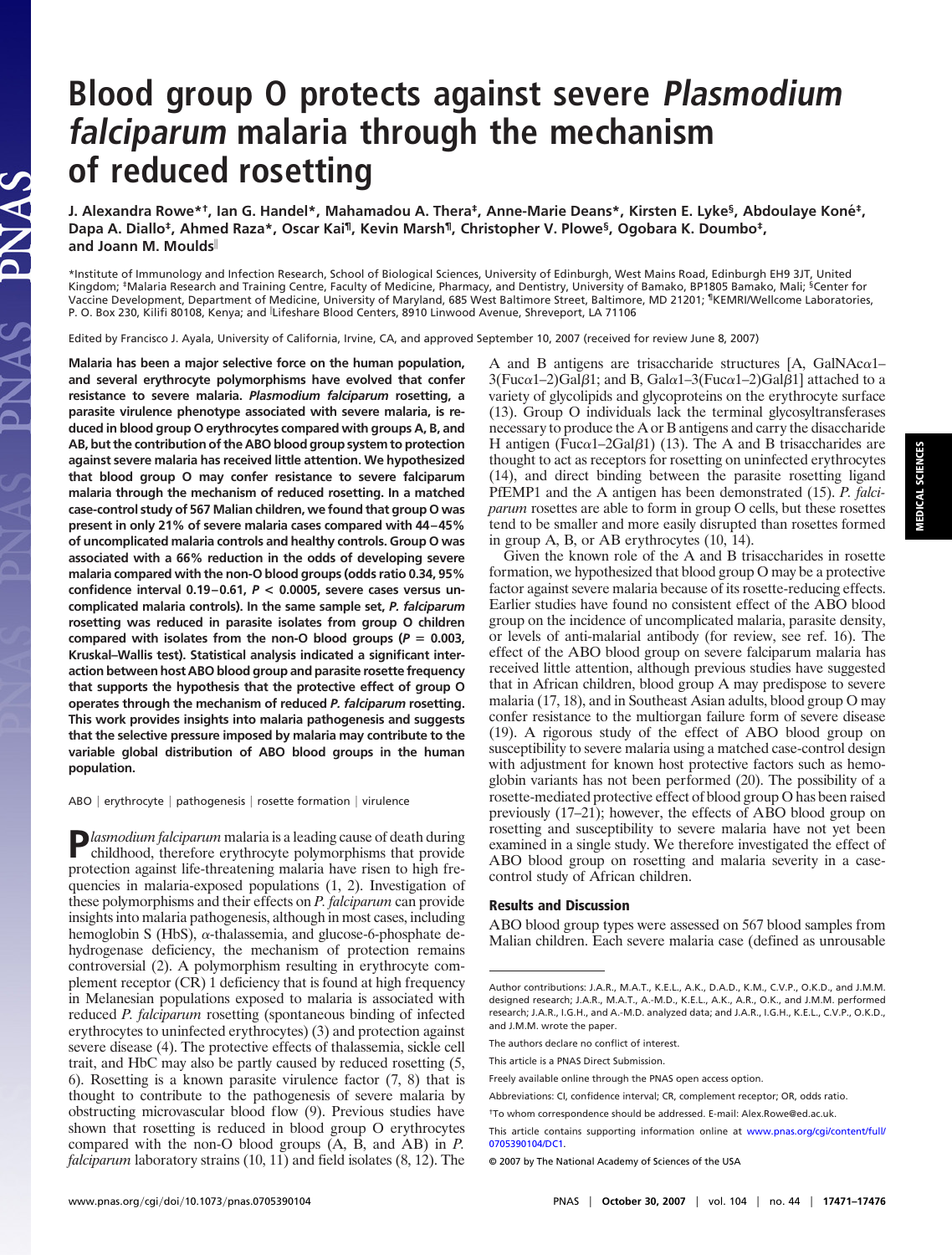#### **Table 1. Malian patient characteristics**

| Category                                                            | Age,<br>months* | Hb, $q/d \upharpoonright^*$ | $Log10$ parasite<br>density<br>per $\mu$ l blood* |
|---------------------------------------------------------------------|-----------------|-----------------------------|---------------------------------------------------|
| Severe malaria cases and controls (124 matched triplets)            |                 |                             |                                                   |
| Severe malaria cases                                                | 38.2 (27.3)     | 8.1(2.6)                    | 4.90(0.83)                                        |
| Uncomplicated malaria controls                                      | 40.0 (27.8)     | 9.6(1.8)                    | 3.80 (0.70)                                       |
| Healthy controls                                                    | 40.0 (28.0)     | 10.7(1.6)                   | $NA^{\ddagger}$                                   |
| $P$ value <sup>t</sup>                                              | 0.85            | < 0.001                     | < 0.001                                           |
| Nonsevere hyperparasitemia cases and controls (65 matched triplets) |                 |                             |                                                   |
| Nonsevere hyperparasitemia cases                                    | 51.9 (29.7)     | 10.0(1.5)                   | 5.86(0.12)                                        |
| Uncomplicated malaria controls                                      | 52.8 (32.0)     | 9.9(2.2)                    | 4.09(0.62)                                        |
| Healthy controls                                                    | 49.7 (30.5)     | 11.0(1.5)                   | $NA^{\ddagger}$                                   |
| $P$ value <sup>+</sup>                                              | 0.83            | $<$ 0.001                   | < 0.001                                           |
|                                                                     |                 |                             |                                                   |

\*Values shown are the means  $(\pm$  SD).

†ANOVA or Student's *t* test.

‡NA, not applicable.

coma, severe anemia, neurological impairment, repeated seizures, or evidence of hepatic or renal failure; for full details see *Materials and Methods*) was matched by age, ethnicity, and place of residence to an uncomplicated malaria control and a healthy control child  $(22)$ . Cases of nonsevere hyperparasitemia  $($ >500,000 infected erythrocytes per  $\mu$ l of blood) were also recruited and matched to uncomplicated malaria controls and healthy controls. Some researchers (e.g., refs. 18 and 23) include hyperparasitemia as a criterion for severe disease; however, we have found that children with hyperparasitemia and no other symptoms or signs of severe malaria have an excellent prognosis (0% mortality) and can thus be considered as having a form of uncomplicated malaria with very high parasite burdens (22, 24). The characteristics of the recruited children are shown in Table 1.

We found that blood group O was present in only 21% of the severe malaria cases compared with 44–45% of their matched uncomplicated malaria controls and healthy controls [Fig. 1A and [supporting information \(SI\) Table 4\]](#page-6-0). The effect of the ABO blood group on susceptibility to severe malaria was analyzed by conditional logistic regression. The statistical model was tested for the potential confounding effect of variables occurring in the Malian population that may protect against severe malaria, including HbC and HbS (25, 26) and the CR1–Knops blood group allele *Sl2* (Vil) (3, 27–29). The influence of Hb variant and CR1 genotype on the final model fit for the analysis of ABO blood group and malaria severity is described in detail in *Materials and Methods* (*Statistical Analysis*), and the frequencies of Hb variants and CR1 genotypes are shown in [SI Table 5.](#page-6-0)

Conditional logistic regression analysis showed that blood group O confers significant protection against severe malaria compared with the non-O blood groups (Table 2;  $P < 0.0005$ ). The protective effect of group O was seen when the severe malaria cases were



**Fig. 1.** ABO blood group frequencies in cases and controls and the effect of host ABO blood group on *P. falciparum* rosetting in Mali. (*A*) Distribution of ABO blood group frequencies in severe malaria cases and matched uncomplicated malaria controls and healthy controls  $(n = 124$  triplets). Percentages are shown within each section of the pie. (*B*) Distribution of ABO blood group frequencies in nonsevere hyperparasitemia cases and matched uncomplicated malaria controls and healthy controls (*n* 65 triplets). Percentages are shown within each section of the pie. (*C*) Box plot showing the effect of host ABO blood group on rosetting in Malian *P. falciparum* isolates (group A,  $n = 51$ ; group AB,  $n = 12$ ; group B,  $n = 66$ ; group O,  $n = 76$ ). Boxes indicate median (central line) and interquartile range. The 90th percentile is shown by the error bar, and points beyond the 90th percentile are shown as circles. Rosetting is significantly lower in isolates from blood group O patients compared with the non-O blood groups ( $P = 0.003$ , Kruskal-Wallis test).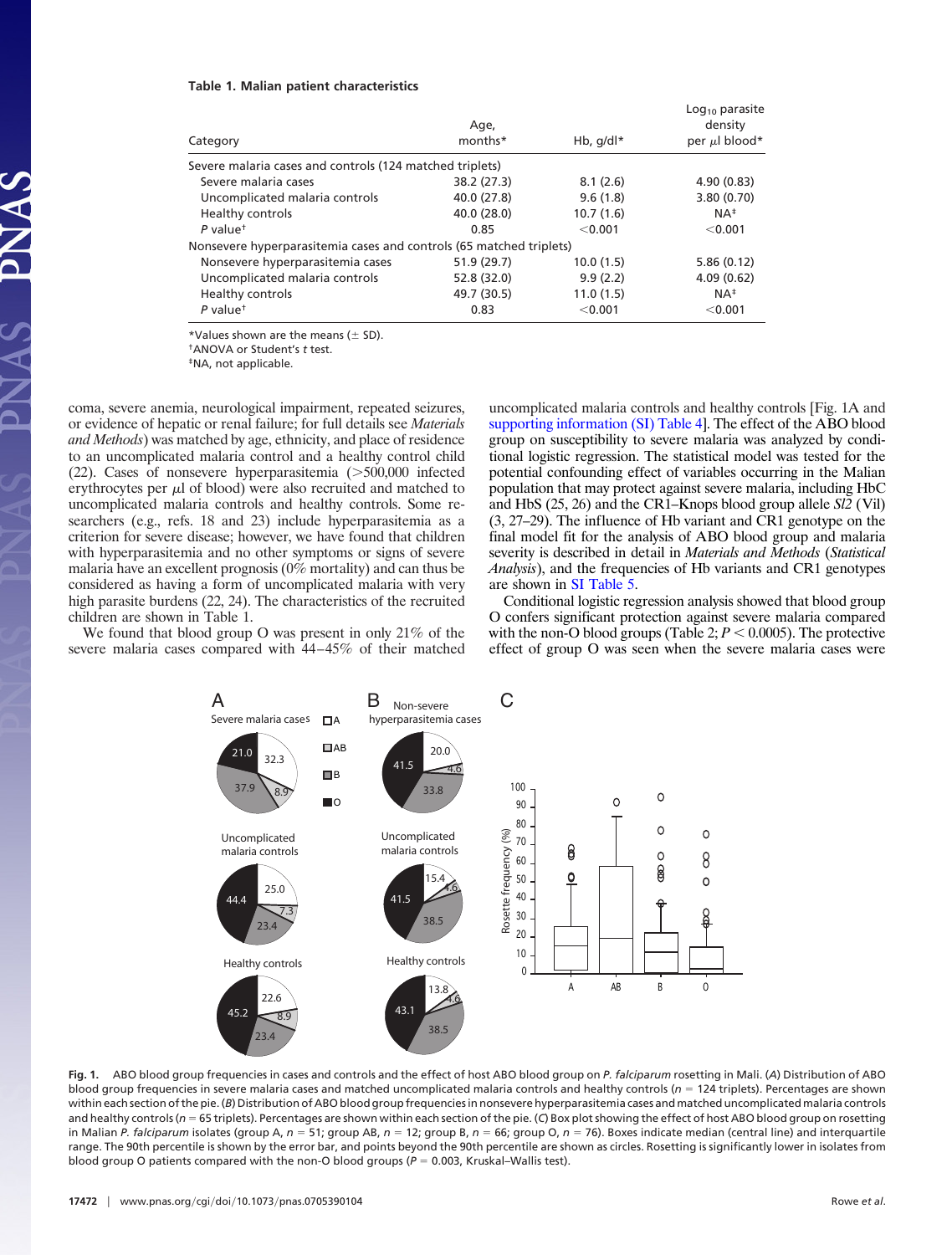#### **Table 2. Effect of blood group O on resistance to severe malaria in Mali**

|              | Odds ratio (95% CI) P value*                                     |                                                 |
|--------------|------------------------------------------------------------------|-------------------------------------------------|
| Blood groups | Severe malaria cases versus<br>uncomplicated malaria<br>controls | Severe malaria cases<br>versus healthy controls |
| O vs. A      | 0.39 (0.21–0.75) $P = 0.0048$                                    | 0.28 (0.13–0.61) $P = 0.0014$                   |
| O vs. B      | 0.28 (0.14–0.57) $P = 0.0005$                                    | 0.29 (0.14–0.59) $P = 0.0007$                   |
| O vs. AB     | $0.31(0.11-0.89) P = 0.0290$                                     | 0.44 (0.17–1.17) $P = 0.1000$                   |
| O vs. non-O  | 0.34 (0.19–0.61) $P = 0.0003$                                    | 0.31 (0.17-0.58) $P = 0.0003$                   |
|              |                                                                  |                                                 |

\*Conditional logistic regression analysis of matched cases and controls ( $n = 124$  triplets).

compared with either the uncomplicated malaria controls or the healthy controls (Table 2). The level of protection afforded by group O [severe malaria cases versus uncomplicated malaria controls, odds ratio (OR) 0.34, 95% confidence interval (CI) 0.19–0.61,  $P < 0.0005$  for group O versus the non-O blood groups] is equivalent to that seen for a rosette-reducing CR1 deficiency polymorphism in Papua New Guinea (4) and is slightly lower than the protection against severe malaria conferred by HbS heterozygosity in previous studies (80–90% protection) (30, 31).

The above statistical analysis was carried out on severe malaria cases composed of patients with a spectrum of clinical syndromes (see *Materials and Methods*). This approach is valid for the hypothesis to be tested here because previous studies have shown an association between *P. falciparum* rosetting and multiple clinical forms of severe malaria, including cerebral malaria (7, 8), severe anemia (32), neurological impairment (8), and hepatic or renal dysfunction (33). Therefore, if blood group O does protect against severe malaria through the mechanism of reduced rosetting, we would expect this protective effect to be demonstrated across all forms of severe disease. Analysis of the effect of ABO blood group within the subcategories of severe malaria showed reduced odds ratios for group O versus non-O, ranging from 0.11 for severe anemia to 0.54 for neurological impairment [\(SI Table 6\)](#page-6-0); however, CIs for each subcategory overlap, and a larger study would be required to address whether the protective effect of group O differs significantly between distinct subcategories of severe malaria.

In contrast to the results for severe malaria, we found that the frequency of group O in the nonsevere hyperparasitemia cases did not differ markedly from that in their matched controls (Fig. 1*B* and [SI Table 4\)](#page-6-0). Conditional logistic regression analysis showed no significant effect of ABO blood group on susceptibility to the nonsevere hyperparasitemia form of clinical malaria (compared with uncomplicated malaria controls: OR 1.00, 95% CI 0.45–2.23,  $P = 1.0$  for O versus non-O; compared with healthy controls: OR 0.94,  $95\%$  CI 0.46–1.90,  $P = 0.86$  for O versus non-O). Interestingly, the ABO blood group frequencies of the controls matched to the nonsevere hyperparasitemia cases (Fig. 1*B*) appear to differ from the ABO blood group frequencies of the controls matched to the severe malaria cases (Fig. 1*A*). This result may be because the nonsevere hyperparasitemia cases and controls are older than the severe malaria cases and controls (Table 1), and they differ slightly in ethnic group composition (data not shown).

We also used conditional logistic regression to investigate the effect of ABO blood group on uncomplicated malaria compared with the healthy control children and found no significant effect of the ABO blood group on uncomplicated clinical disease (OR 0.97, 95% CI 0.58–1.61,  $P = 0.90$  for O versus non-O using the severe malaria controls; OR 0.94, 95% CI 0.46–1.90,  $P = 0.86$  for O versus non-O using the nonsevere hyperparasitemia controls). Therefore, blood group O only protects against severe, life-threatening malaria (Table 2) and not against uncomplicated clinical malaria with low or high parasite burdens. The number of deaths in the recruited children was too low for a reliable analysis of the effect of the ABO blood group on mortality from malaria. Fourteen children from the severe malaria group died, of which five (36%) were group A, one  $(7%)$  was group AB, six  $(43%)$  were group B, and two  $(14%)$  were group O.

To determine whether reduced rosetting could be the explanation for the protective effect of blood group O against severe malaria in Mali, parasite rosette frequency (percentage of infected erythrocytes binding two or more uninfected erythrocytes) was assessed in the same set of samples. The rosette frequency varies from one parasite isolate to another, and the level of rosetting in a given isolate will depend partly on the variant surface antigens expressed by that isolate (i.e., whether rosetting or nonrosetting PfEMP1 variants are being expressed) (3) and partly on the phenotype of the host erythrocytes (i.e., whether rosetting receptors such as the A or B trisaccharides are present). Rosette frequencies were found to be significantly lower in parasite isolates from patients with blood group O compared with isolates from patients with groups A, B, and AB (Fig.  $1C$ ,  $P = 0.003$ , Kruskal– Wallis test). In addition, rosetting was significantly associated with severe malaria in patients with blood groups A, B, and AB (Fig. 2); however, this relationship was not apparent in patients with blood group O (Fig. 2).

The results shown in Figs. 1 and 2 are consistent with the hypothesis that children with blood group O are protected against severe malaria through the mechanism of reduced *P. falciparum* rosetting. However, it remains possible that the ABO blood group could be independently associated with malaria resistance by a mechanism other than rosetting. To determine whether this explanation is a likely one for the data shown here, we investigated the interaction of host ABO blood group and parasite rosette frequency in relation to severe malaria using logistic regression. An unmatched analysis of the severe malaria cases and their uncomplicated malaria controls was carried out because the technical difficulties of assessing rosette frequency in all samples (see *Materials and Methods*, *P. falciparum Culture*) meant that matching reduced the available data from 168 to 82 observations. The reference case for this analysis was the group of children with non-O blood groups who were infected with parasite isolates with no rosetting or very low rosetting  $(\leq 5\%$  rosette frequency). Compared with the reference children, we found that group O children infected with no/low rosetting parasite isolates were not significantly protected against severe malaria (OR 0.97, 95% CI 0.29–  $3.19, P = 0.96$ , which demonstrates that in the absence of rosetting, group O does not protect. Children with the non-O blood groups who were infected with parasite isolates showing marked rosetting  $($ >5% rosette frequency) had a greatly increased risk of severe malaria compared with the reference group (OR 15.23, 95% CI  $5.24-49.86$ ,  $P < 0.0001$ ). This observation indicates that rosetting is a risk factor for severe malaria in children with the non-O blood groups, as is consistent with the results shown in Fig. 2. Further analysis showed that there was a significant interaction between the ABO blood group and parasite rosette frequency (interaction OR 0.11, 95% CI 0.02–0.58,  $P = 0.01$ ), which means that group O children infected with rosetting parasites  $(>\frac{5}{6}$  rosette frequency) are still at risk of severe malaria (OR 1.63); however, this risk is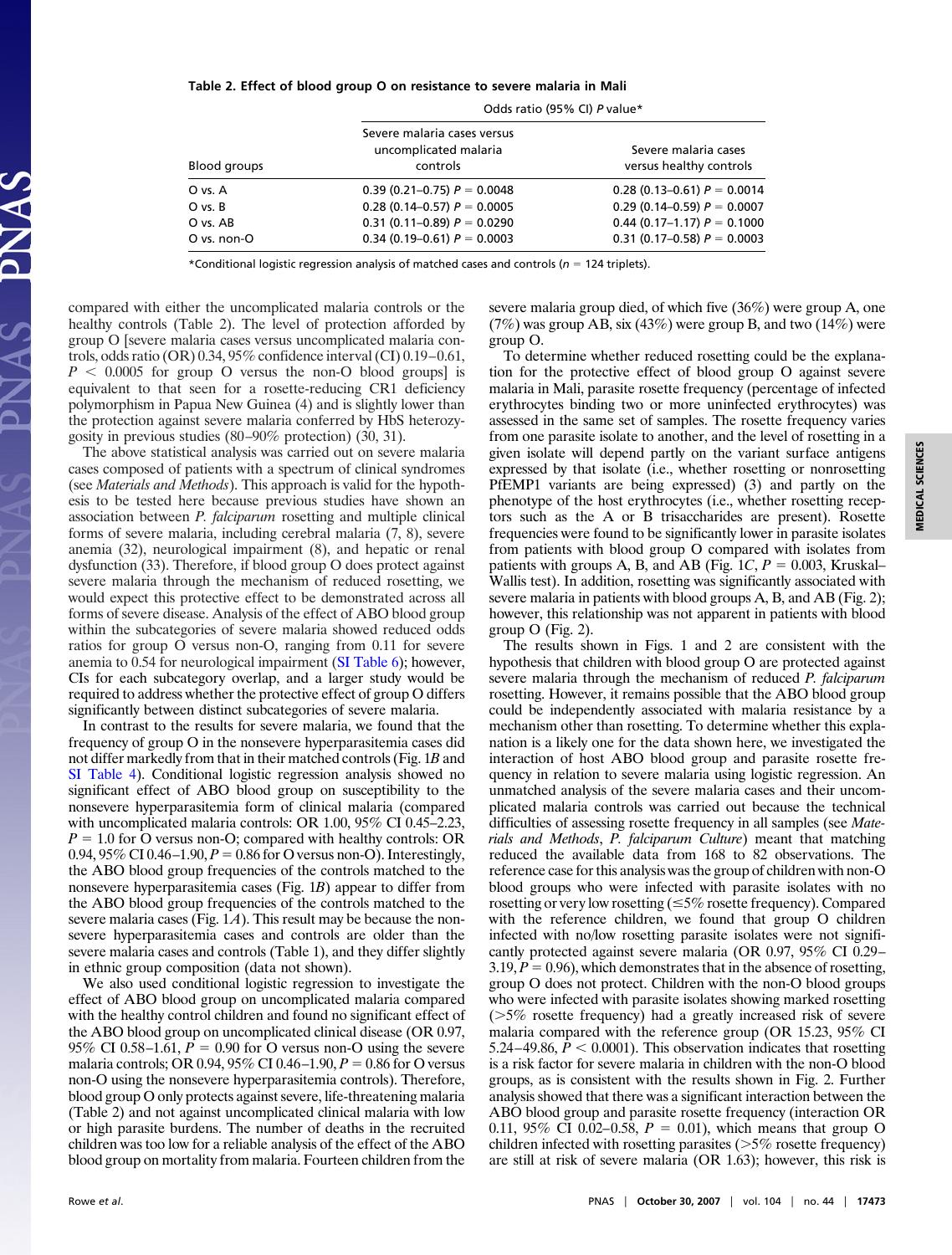

**Fig. 2.** Rosetting and severe malaria in Mali in relation to ABO blood group. The distributions of rosette frequencies in patients with nonsevere hyperparasitemia (hyp), severe malaria (severe), and uncomplicated malaria (uncomp) are shown as box plots (as in Fig. 1) for each ABO blood group type. High levels of rosetting were seen most frequently in severe malaria isolates in groups A, B, and AB, but not in group O (Kruskal–Wallis test; *P* value shown in parentheses above each graph). Numbers in each category are as follows: group A (hyp, 8; severe, 27; and uncomp, 16); group AB (hyp, 2; severe, 4; and uncomp, 5); group B (hyp, 11; severe, 29; and uncomp, 25); group O (hyp, 17; severe, 15; and uncomp, 43).

substantially reduced compared with the non-O children infected with rosetting parasites (OR 15.23). In summary, this analysis shows that group O only protects in the presence of rosetting parasites and that rosetting is a strong risk factor for severe disease in children with non-O blood groups but a much weaker risk factor in group O children. These data support the hypothesis that the protective effect of group O operates through the mechanism of reduced *P. falciparum* rosetting. The cutoff rule used in the above analysis (no/low rosetting is  $\leq$ 5% rosette frequency) is arbitrary because the exact rosette frequency at which significant pathogenic effects start to occur is unknown. However, varying the cutoff point to  $\leq 2\%$  or  $\leq$ 10% rosette frequency did not materially alter the conclusions of the analysis (see [SI Table 7\)](#page-6-0).

Parasite density did not differ between the ABO types in the Mali study, indicating that the protective effect of group O is not caused by reduced parasite burden  $[log_{10}$  parasite density, mean ( $\pm SD$ ) severe cases: group A, 4.94 (0.78); group AB, 4.80 (0.37); group B, 4.86 (0.91); and group O, 4.97 (0.93); uncomplicated malaria controls: group A, 3.87 (0.70); group AB, 3.71 (0.92); group B, 3.69 (0.71); and group O, 3.84 (0.68);  $P = 0.36$ , ANOVA].

To determine whether the relationship between the ABO blood group and resistance to severe malaria is found elsewhere, we retrospectively examined the effect of ABO blood group on malaria severity by using samples collected during two previous studies in Kilifi, Kenya, in 1993 and 2003 (8, 34). Rosetting was shown to be significantly lower in parasite isolates from patients with blood group O compared with the non-O blood groups in the 1993 study (8). In both studies, the ABO blood group was assessed on samples from children with uncomplicated and severe malaria (for clinical definitions and inclusion criteria, see *Materials and Methods*). The patient characteristics for the samples included in the ABO analysis are shown in [SI Table 8.](#page-6-0) The Kenyan data are derived from small unmatched, retrospective studies that are not adjusted for potential confounding variables; however, they do provide preliminary data addressing whether blood group O confers protection against severe malaria in another population. As can be seen in Table 3, the ORs for severe malaria were reduced in group O patients compared with non-O patients for both Kenyan studies, but only the 1993 study was statistically significant.

Other work also supports the protective effect of group O against severe malaria in multiple countries, although the level of protection varies between sites, and some of these studies do not use matched controls or take into account potential confounding variables (refs. 17–19 and A. Fry, M. Griffiths, S. Auburn, M. Diakite, J. Forton, *et al*., unpublished work). Previous work has also suggested that group A and AB are greater risk factors for severe disease than group B (17, 18), which was not apparent in our study in Mali (Table 2). It has been shown previously that *P. falciparum* rosetting strains are either A-preferring (forming larger rosettes with group A or AB erythrocytes) or B-preferring (forming larger rosettes with group B or AB erythrocytes) (10), therefore it is possible that variation in parasite rosetting phenotypes in distinct geographical areas could influence the effect of blood group on severe malaria.

Previous experimental work has provided evidence that rosetting may be a parasite virulence factor because it causes microvascular obstruction (9), which is thought to be a key process in the pathogenesis of severe malaria (35). In an *ex vivo* model, *P. falciparum* rosettes were disrupted by high shear forces in the arterial side of the circulation but reformed in the postcapillary venules by adhesion of uninfected erythrocytes onto infected erythrocytes that were bound to endothelial cells (9). This combination of rosetting and cytoadherence occurring simultaneously, resulted in rosetting parasites causing greater obstruction to microvascular blood flow than isogenic cytoadherent nonrosetting parasites (9). The ABO determinants are present on endothelial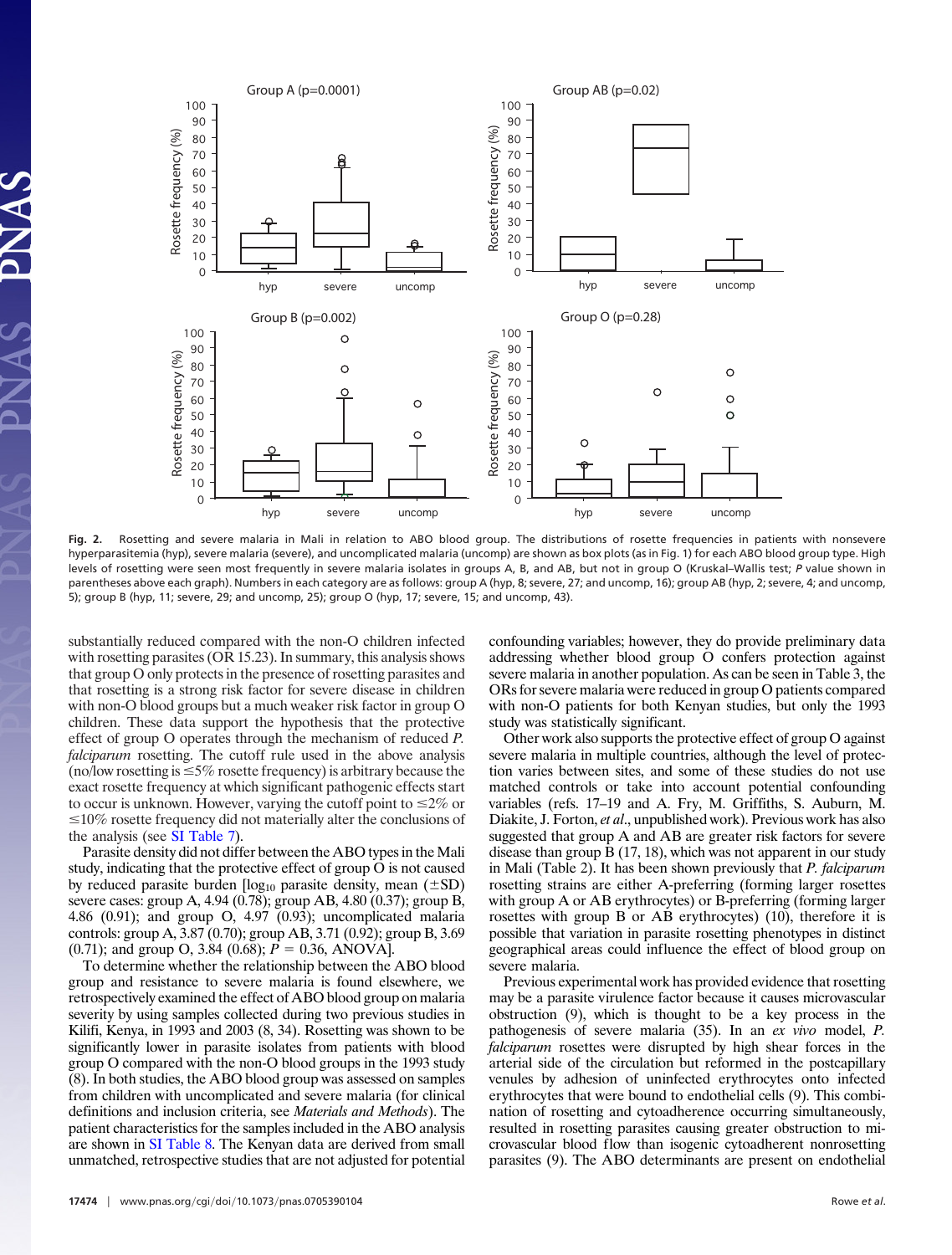#### **Table 3. Effect of blood group O on resistance severe malaria in Kenya**

|                        |         |         | Blood group |           |           |
|------------------------|---------|---------|-------------|-----------|-----------|
| Category               | Α       | Non-O*  |             |           |           |
| 1993                   |         |         |             |           |           |
| Severe $n = 19$        | 5(26.3) | 7(36.8) | 3(15.8)     | 4(21.1)   | 15 (78.9) |
| Uncomplicated $n = 36$ | 9(25.0) | 2(5.6)  | 6(16.7)     | 19 (52.8) | 17(47.2)  |
| 2003                   |         |         |             |           |           |
| Severe $n = 20$        | 7(35.0) | 0(0)    | 6(30.0)     | 7(35.0)   | 13 (65.0) |
| Uncomplicated $n = 19$ | 3(15.8) | 0(0)    | 4(21.1)     | 12 (63.2) | 7(36.8)   |

Shown are the numbers in each blood group with percentage in parentheses.

\*Statistics for the comparison of group O vs. non-O patients: 1993:  $\chi^2$ , 5.15; OR, 0.24; 95% CI, 0.07–0.83; *P* = 0.043. 2003:  $\chi^2$ , 3.09; OR, 0.31; 95% CI, 0.09-1.14;  $P = 0.11$ .

cells and platelets as well as erythrocytes, and it seems likely that parasite isolates that bind to A or B determinants on erythrocytes to form rosettes may also bind A or B antigens on other cell types, which could enhance sequestration and increase pathogenic potential (20).

In this work we have shown that blood group O protects against severe malaria in a matched case-control study of Malian children, and we provided preliminary evidence for a similar protective effect of group O in Kenya. Statistical analysis of the Malian study indicates a significant interaction between the host ABO blood group and parasite rosette frequency that provides strong evidence to support the hypothesis that group O protects by the mechanism of reduced rosetting and sequestration. These findings indicate that blood group O provides a further example of an erythrocyte polymorphism that, similarly to CR1 deficiency,  $\alpha$ -thalassemia, and HbC (4–6), is able to reduce the adhesion potential of *P. falciparum*-infected erythrocytes and consequently modify the virulence of the parasite.

One obvious question that arises from this work is why blood group O does not occur at higher frequency in all malaria endemic regions. It seems likely that this phenomenon represents an example of a balanced polymorphism in the human population because blood group O is thought to confer susceptibility to diseases such as cholera (36) and other diarrheal diseases (37–39) that may be a significant selective force in many malarious countries. The global distribution of ABO blood group types is complex and may be influenced by selection imposed by a variety of pathogenic microorganisms (40, 41). Our work indicates that malaria is likely to be a significant factor influencing ABO blood group frequencies in tropical and subtropical regions of the world.

#### **Materials and Methods**

**Mali Study Site and Field Isolates.** Blood samples were collected in Bandiagara, Mali, an area with intense seasonal transmission of *P. falciparum* (20–60 infected bites per person per month at the peak of the July–December transmission season) (42). The samples were collected as part of the Bandiagara Malaria Project case-control study that has been described in detail previously (22). Blood samples were collected after informed consent from children's parents or guardians, and all protocols received institutional review board approval. The World Health Organization (WHO) criteria for severe malaria were applied (23), except that patients with hyperparasitemia ( $>500,000$  parasites per  $\mu$ l of blood) and no other symptoms or signs of severe disease were analyzed as a separate group. Uncomplicated malaria controls were children with *P. falciparum* infection and fever but with no symptoms or signs of severe malaria and no hyperparasitemia. The healthy control children were asymptomatic and parasite-negative by thick blood smear (22). In classification of the severe malaria cases, cerebral malaria [unrousable coma with a Blantyre Coma Score (BCS) of  $\leq$  2 with other obvious causes of coma excluded] and severe anemia  $(Hb \leq 5g/dl)$  were taken as primary defining criteria when they

coexisted with other criteria, as described previously (22). The severe malaria cases ( $n = 124$ ) consisted of 32 children (25.8%) with cerebral malaria, 10 children (8.1%) with severe anemia, 9 children (7.3%) with cerebral malaria and severe anemia, 38 children (30.6%) with neurological impairment (impaired consciousness or prostration) but with a BCS of  $\geq$ 2, 26 children (21.0%) with repeated seizures but no lasting neurological impairment, and 9 children (7.3%) with no neurological abnormalities or anemia but with evidence of renal or hepatic failure (anuria, hematuria, jaundice).

**Kenya Study Site and Field Isolates.** Blood samples were collected from patients with a *P. falciparum* parasitemia of 0.5% or higher, attending Kilifi District Hospital, Kenya, in two studies carried out in 1993 and 2003. The effect of ABO blood group on rosetting in the 1993 study has been reported previously (8). The invasion phenotypes of some of the samples recruited in 2003 have also been reported (34). At this site in Kenya, malaria transmission is seasonal (June–August and December–February), with the average number of infected bites per person estimated at  $\approx$  10–30 per year (43). In both 1993 and 2003, severe malaria was defined as cerebral malaria (as described above for Mali), prostration (inability to sit or in babies, to breast feed), or respiratory distress (abnormally deep breathing). This clinical definition identifies approximately the same group of children at risk of life-threatening malaria as those identified by the more comprehensive WHO criteria (23). Uncomplicated malaria controls were children with malaria presenting at the outpatient department of the same hospital during the same study period with no signs of severe disease, who were successfully treated as outpatients with oral antimalarial therapy. ABO blood group data were collected for 2 months of the 1993 study (June and July) and throughout the study period in 2003. All samples fulfilling the clinical definitions above for which ABO data were available were included in the analysis.

**ABO Blood Group Typing.** Blood samples were typed for ABO blood group by standard hemagglutination techniques (44).

**Hemoglobin Typing.** Hemoglobin types (HbA, HbS, HbC, and HbF) of the Malian samples were analyzed by cellulose acetate electrophoresis (25). In 141 samples, electrophoresis results were confirmed by PCR (26).

**CR1 Genotyping.** Samples were genotyped for the CR1–Knops blood group alleles *Sl1* and *Sl2* by PCR and restriction digest as described (45).

**P. falciparum Culture.** After removal of lymphocytes (46), the Malian samples were washed and then frozen in glycerolyte to  $-80^{\circ}$ C and shipped to Edinburgh. The isolates were thawed and cultured for 18–36 h as described (46) to allow maturation from ring stage to the pigmented trophozoite stage at which rosetting occurs. No addi-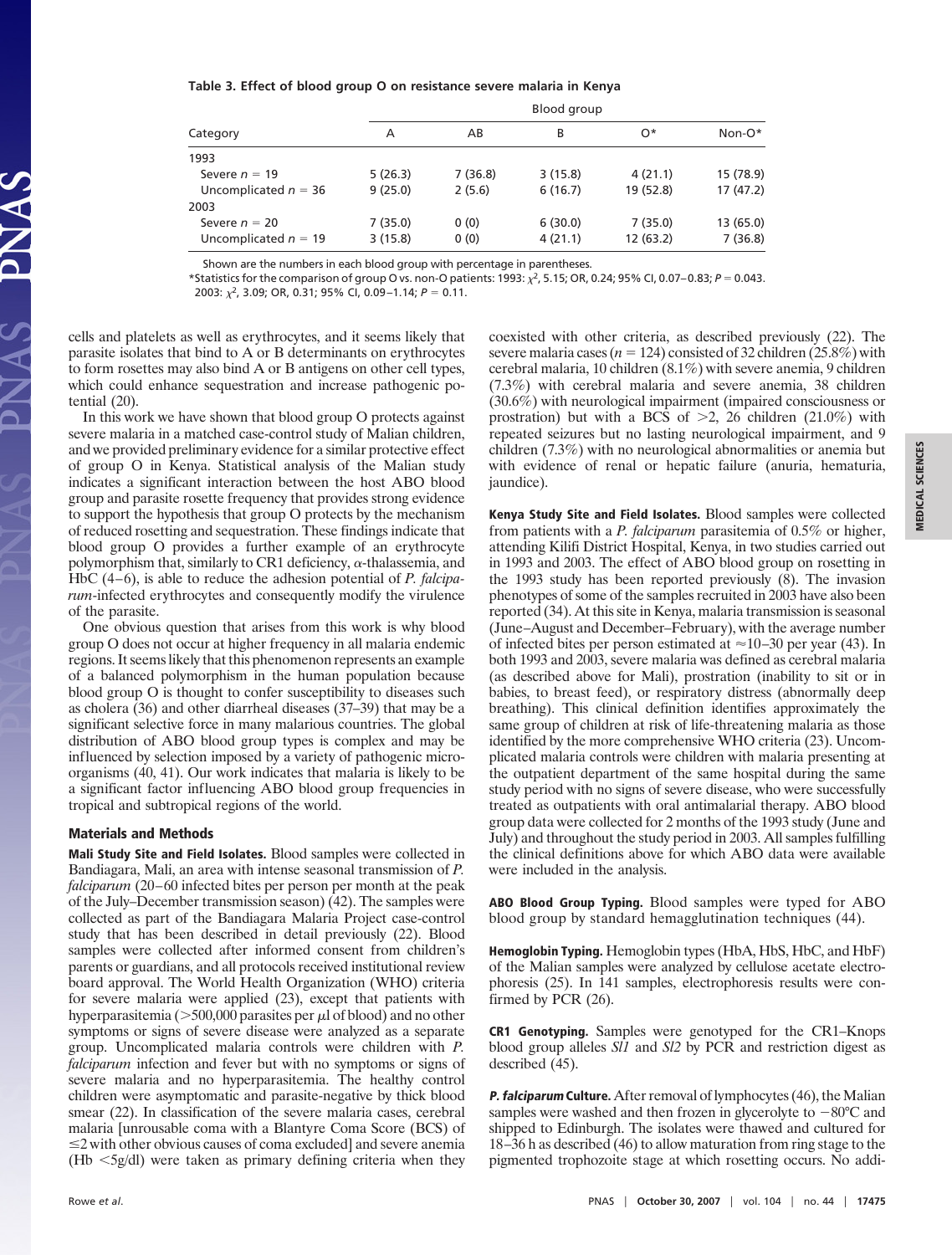tional erythrocytes were added during this short culture step. Parasite maturity was monitored by Giemsa smear, and only those with normal morphology that matured to the pigmented trophozoite stage were assessed for rosetting. Of a possible 378 *P. falciparum*-infected samples, 272 were put into culture, the others having been lost during a freezer malfunction. Of those cultured, 13 did not grow, and 51 were excluded because the parasitemia was too low to assess rosetting  $(< 0.5\%)$ . Therefore, rosette frequency was assessed for 208 samples (91 uncomplicated malaria, 40 nonsevere hyperparasitemia, and 77 severe malaria).

**Rosetting Assays.** Rosette frequency was assessed in the first cycle of *in vitro* growth. An aliquot of culture suspension was stained with 25  $\mu$ g/ml ethidium bromide for 5 min at 37°C. A wet preparation of the suspension (2% hematocrit) was viewed with a fluorescence microscope, and the number of mature infected erythrocytes binding two or more uninfected erythrocytes was counted. The rosette frequency is the percentage of infected erythrocytes in rosettes of 200 infected erythrocytes counted.

**Statistical Analysis.** A conditional logistic regression model (the survival package within the R statistical system) (47) was used to estimate ORs and 95% CIs for the effect of ABO blood group on malaria severity in Mali and to test for the potentially confounding effect of hemoglobin variant (HbS and HbC) and CR1 *Sl* genotype. Candidate variables were initially identified by univariate logistic modeling using  $P < 0.2$  as an inclusion criterion. Data for some hemoglobin classes were sparse, so this variable was reclassified to wild-type/abnormal hemoglobin before analysis. The final logistic regression models for the ABO analyses were built by manual

- 1. Weatherall DJ, Miller LH, Baruch DI, Marsh K, Doumbo OK, Casals-Pascual C, Roberts DJ (2002) *Hematology Am Soc Hematol Educ Program* 35–57.
- 2. Williams TN (2006) *Mol Biochem Parasitol* 149:121–127.
- 3. Rowe JA, Moulds JM, Newbold CI, Miller LH (1997) *Nature* 388:292–295.
- 4. Cockburn IA, Mackinnon MJ, O'Donnell A, Allen SJ, Moulds JM, Baisor M, Bockarie M, Reeder JC, Rowe JA (2004) *Proc Natl Acad Sci USA* 101:272–277.
- 5. Carlson J, Nash GB, Gabutti V, al-Yaman F, Wahlgren M (1994) *Blood* 84:3909–3914.
- 6. Fairhurst RM, Baruch DI, Brittain NJ, Ostera GR, Wallach JS, Hoang HL, Hayton K, Guindo A, Makobongo MO, Schwartz OM, *et al*. (2005) *Nature* 435:1117–1121.
- 7. Carlson J, Helmby H, Hill AV, Brewster D, Greenwood BM, Wahlgren M (1990) *Lancet* 336:1457–1460.
- 8. Rowe A, Obeiro J, Newbold CI, Marsh K (1995) *Infect Immun* 63:2323–2326.
- 9. Kaul DK, Roth EFJ, Nagel RL, Howard RJ, Handunnetti SM (1991) *Blood* 78:812–819.
- 10. Carlson J, Wahlgren M (1992) *J Exp Med* 176:1311–1317.
- 11. Chotivanich KT, Udomsangpetch R, Pipitaporn B, Angus B, Suputtamongkol Y, Pukrittayakamee S, White NJ (1998) *Ann Trop Med Parasitol* 92:45–56.
- 12. Udomsangpetch R, Todd J, Carlson J, Greenwood BM (1993) *Am J Trop Med Hyg* 48:149–153.
- 13. Daniels G (2005) *Transpl Immunol* 14:143–153.
- 14. Barragan A, Kremsner PG, Wahlgren M, Carlson J (2000) *Infect Immun* 68:2971– 2975.
- 15. Chen Q, Heddini A, Barragan A, Fernandez V, Pearce SF, Wahlgren M (2000) *J Exp Med* 192:1–10.
- 16. Uneke CJ (2007) *Parasitol Res* 100:759–765.
- 17. Fischer PR, Boone P (1998) *Am J Trop Med Hyg* 58:122–123.
- 18. Lell B, May J, Schmidt-Ott RJ, Lehman LG, Luckner D, Greve B, Matousek P, Schmid D, Herbich K, Mockenhaupt FP, *et al*. (1999) *Clin Infect Dis* 28:794–799.
- 19. Pathirana SL, Alles HK, Bandara S, Phone-Kyaw M, Perera MK, Wickremasinghe AR, Mendis KN, Handunnetti SM (2005) *Ann Trop Med Parasitol* 99:119–124.
- 20. Cserti CM, Dzik WH (2007) *Blood* 110:2250–2258. 21. Hill AVS (1992) *Trans R Soc Trop Med Hyg* 1992:225–226.
- 22. Lyke KE, Diallo DA, Dicko A, Kone A, Coulibaly D, Guindo A, Cissoko Y, Sangare L, Coulibaly S, Dakouo B, *et al*. (2003) *Am J Trop Med Hyg* 69:253–259.
- 23. World Health Organization (2000) *Trans R Soc Trop Med Hyg* 94(Suppl 1):S1–S90. 24. Marsh K, Forster D, Waruiru C, Mwangi I, Winstanley M, Marsh V, Newton
- C, Winstanley P, Warn P, Peshu N, *et al*. (1995) *N Engl J Med* 332:1399–1404. 25. Agarwal A, Guindo A, Cissoko Y, Taylor JG, Coulibaly D, Kone A, Kayentao
- K, Djimde A, Plowe CV, Doumbo O, *et al*. (2000) *Blood* 96:2358–2363.

inspection of overall fit, significance of coefficients, and the effect of additional variables on estimated ORs. Hb variant and CR1 *Sl* genotype were not included in the final model for the comparison of severe cases and the uncomplicated malaria controls because their inclusion did not have a marked effect on ABO ORs, and their parameter estimates were not statistically significant. Hb variant did improve model fit for the ABO analysis using severe cases and healthy controls and was therefore included in the final model, but CR1 *Sl* genotype was excluded because it did not improve model fit. Hb level (grams per deciliter) and parasite density were not included in the logistic regression analyses because these variables were used in the definition of cases and controls (see above).

Other analyses were carried out by using Statview (version 5, SAS Institute, Inc., Cary, NC) and http://statpages.org/ctab2x2.html. Differences in proportions between severe malaria cases and uncomplicated malaria controls for the Kenyan samples were analyzed by using  $\chi^2$  tests, and CIs for ORs were calculated as described (48) (www.hutchon.net/ConfidOR.htm). For continuous variables, differences between means were tested by Student's*t* test or ANOVA. Parasite densities were normalized by log<sub>10</sub> transformation. Rosette frequency data were not normally distributed and were analyzed by nonparametric tests (Kruskal–Wallis).

We are grateful to the Bandiagara Malaria Project team in Mali and the clinical, nursing, and laboratory staff at the KEMRI Unit in Kilifi for assistance with this work. We also thank the children and their parents/ guardians at both study sites. This work was supported by a Wellcome Trust Ph.D. studentship (to A.-M.D.) and Senior Research Fellowship 067431 (to J.A.R.), National Institutes of Health Contract N01-AI-85346 and Grant AI 42367, and Fogarty International Center Training Grant D43TW001589.

- 26. Modiano D, Luoni G, Sirima BS, Simpore J, Verra F, Konate A, Rastrelli E, Olivieri A, Calissano C, Paganotti GM, *et al*. (2001) *Nature* 414:305–308.
- 27. Moulds JM, Zimmerman PA, Doumbo OK, Kassambara L, Sagara I, Diallo DA, Atkinson JP, Krych-Goldberg M, Hauhart RE, Hourcade DE, *et al*. (2001) *Blood* 97:2879–2885.
- 28. Thathy V, Moulds JM, Guyah B, Otieno W, Stoute JA (2005) *Malar J* 4:54.
- 29. Zimmerman PA, Fitness J, Moulds JM, McNamara DT, Kasehagen LJ, Rowe JA, Hill AV (2003) *Genes Immun* 4:368–373.
- 30. Hill AV, Allsopp CE, Kwiatkowski D, Anstey NM, Twumasi P, Rowe PA, Bennett S, Brewster D, McMichael AJ, Greenwood BM (1991) *Nature* 352:595–600.
- 31. Williams TN, Mwangi TW, Wambua S, Alexander ND, Kortok M, Snow RW, Marsh K (2005) *J Infect Dis* 192:178–186.
- 32. Newbold C, Warn P, Black G, Berendt A, Craig A, Snow B, Msobo M, Peshu N, Marsh K (1997) *Am J Trop Med Hyg* 57:389–398.
- 33. Ringwald P, Peyron F, Lepers JP, Rabarison P, Rakotomalala C, Razanamparany M, Rabodonirina M, Roux J, Le Bras J (1993) *Infect Immun* 61:5198–5204.
- 34. Deans AM, Nery S, Conway DJ, Kai O, Marsh K, Rowe JA (2007)*Infect Immun* 75:3014–3020.
- 35. White NJ (1987) *Acta Leidensia* 56:27–47.
- 36. Swerdlow DL, Mintz ED, Rodriguez M, Tejada E, Ocampo C, Espejo L, Barrett TJ, Petzelt J, Bean NH, Seminario L, *et al*. (1994) *J Infect Dis* 170:468–472.
- 37. Black RE, Levine MM, Clements ML, Hughes T, O'Donnell S (1987) *Trans R Soc Trop Med Hyg* 81:120–123.
- 38. Blackwell CC, Dundas S, James VS, Mackenzie DA, Braun JM, Alkout AM, Todd WT, Elton RA, Weir DM (2002) *J Infect Dis* 185:393–396.
- 39. Hutson AM, Atmar RL, Graham DY, Estes MK (2002)*J Infect Dis* 185:1335–1337. 40. Reid ME, Bird GW (1990) *Transfus Med Rev* 4:47–55.
- 
- 41. Moulds JM, Nowicki S, Moulds JJ, Nowicki BJ (1996) *Transfusion* 36:362–374. 42. Lyke KE, Dicko A, Kone A, Coulibaly D, Guindo A, Cissoko Y, Traore K, Plowe CV, Doumbo OK (2004) *Vaccine* 22:3169–3174.
- 43. Kinyanjui SM, Howard T, Williams TN, Bull PC, Newbold CI, Marsh K (2004) *J Immunol Methods* 288:9–18.
- 44. Vengelen-Tyler V (1996) *AABB Technical Manual* (American Association of Blood Banks, Bethesda), pp 609–610.
- 45. Moulds JM, Thomas BJ, Doumbo O, Diallo DA, Lyke KE, Plowe CV, Rowe JA, Birmingham DJ (2004) *Transfusion* 44:164–169.
- 46. Deans AM, Lyke KE, Thera MA, Plowe CV, Kone A, Doumbo OK, Kai O, Marsh K, Mackinnon MJ, Raza A, Rowe JA (2006) *Am J Trop Med Hyg* 74:554–563.
- 47. R Development Core Team (2006) *R: A Language and Environment for Statistical Computing* (R Foundation for Statistical Computing, Vienna).
- 48. Bland JM, Altman DG (2000) *Br Med J* 320:1468.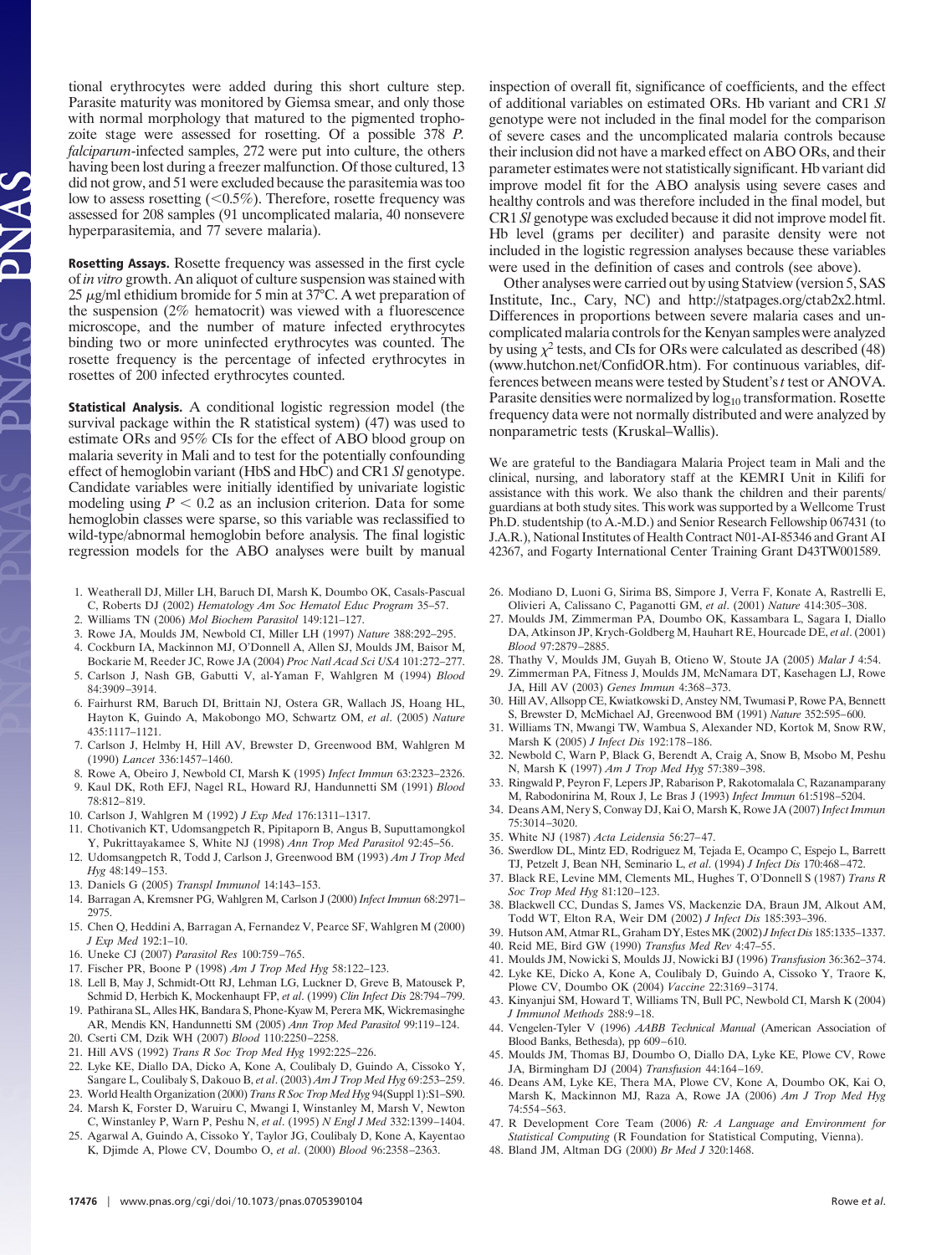<span id="page-6-0"></span>

### **Institution: Univ of Edinburgh** [Sign In as Member / Individual](http://www.pnas.org/cgi/login?uri=%2Fcgi%2Fcontent%2Ffull%2F0705390104%2FDC1)

Rowe *et al*. 10.1073/pnas.0705390104.

## **Supporting Information**

## **Files in this Data Supplement:**

- [SI Table 4](#page-8-0)
- [SI Table 5](#page-9-0)
- [SI Table 6](#page-10-0)
- [SI Table 7](#page-11-0)
- [SI Table 8](#page-13-0)

| <b>This Article</b>                                     |
|---------------------------------------------------------|
| Abstract                                                |
| Full Text                                               |
| <b>Services</b>                                         |
| $\blacktriangleright$ Email this article to a colleague |
| Alert me to new issues of the journal                   |
| Request Copyright Permission                            |
| <b>Citing Articles</b>                                  |
| ▶ Citing Articles via CrossRef                          |

| <b>This Article</b>                                     |  |  |  |  |
|---------------------------------------------------------|--|--|--|--|
| Abstract                                                |  |  |  |  |
| ⊩ Full Text                                             |  |  |  |  |
| <b>Services</b>                                         |  |  |  |  |
| $\blacktriangleright$ Email this article to a colleague |  |  |  |  |
| Alert me to new issues of the journal                   |  |  |  |  |
| Request Copyright Permission                            |  |  |  |  |
| <b>Citing Articles</b>                                  |  |  |  |  |
| ▶ Citing Articles via CrossRef                          |  |  |  |  |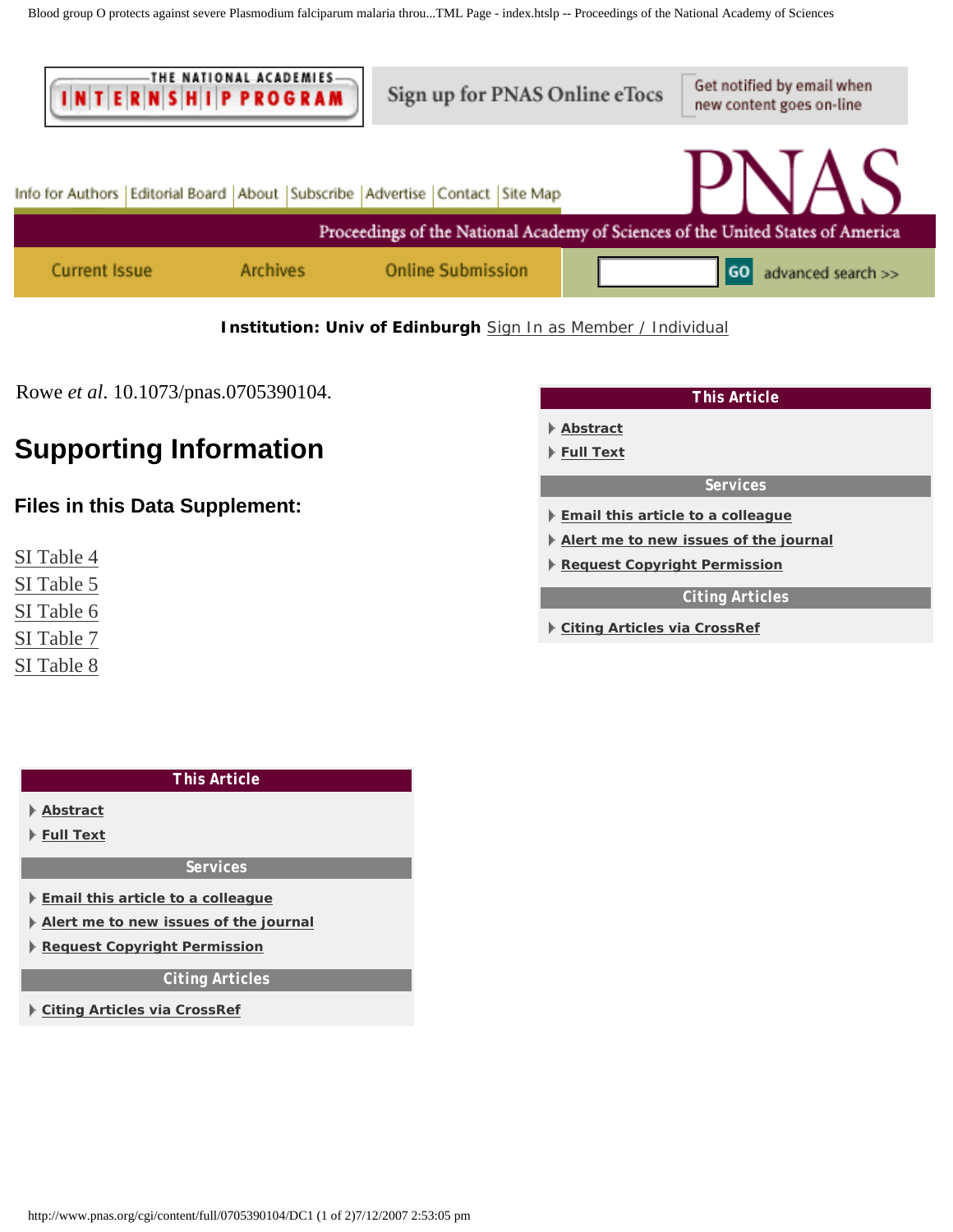[Current Issue](http://www.pnas.org/current.shtml) | [Archives](http://www.pnas.org/contents-by-date.0.shtml) | [Online Submission](http://www.pnas.org/misc/onlinesubmission.shtml) | [Info for Authors](http://www.pnas.org/misc/iforc.shtml) | [Editorial Board](http://www.pnas.org/misc/masthead.shtml) | [About](http://www.pnas.org/misc/about.shtml) [Subscribe](http://www.pnas.org/subscriptions/) | [Advertise](http://www.pnas.org/misc/about.shtml#advertising) | [Contact](http://www.pnas.org/cgi/feedback) | [Site Map](http://www.pnas.org/misc/sitemap.shtml)

[Copyright © 2007 by the National Academy of Sciences](http://www.pnas.org/misc/terms.shtml)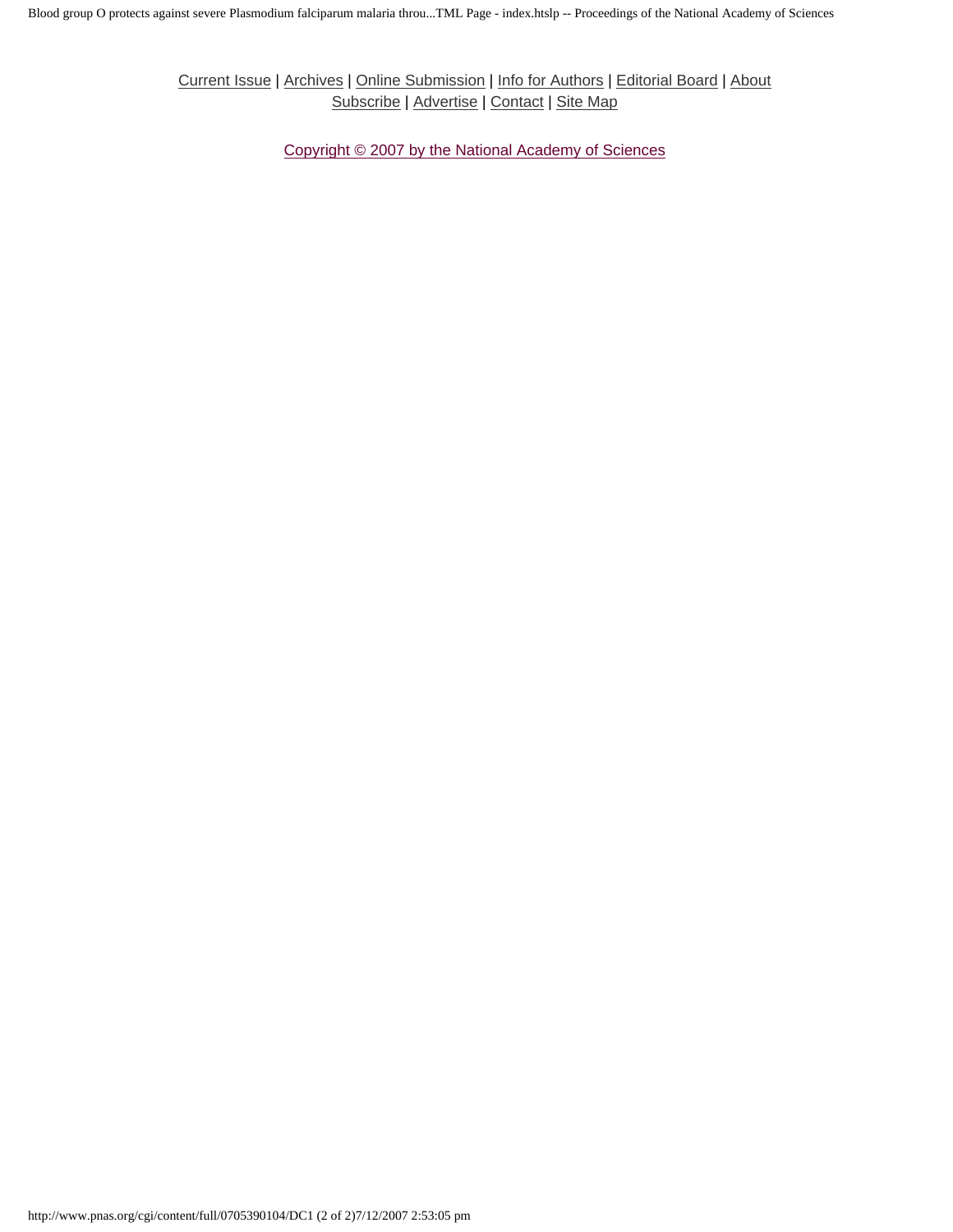| Category                                                                   |          |                        | Blood group. No. $(\%)$ |           |           |
|----------------------------------------------------------------------------|----------|------------------------|-------------------------|-----------|-----------|
|                                                                            | A        | $\mathbf{A}\mathbf{B}$ | B                       | $\Omega$  | Non-O     |
| Severe malaria cases and controls ( $n = 124$ matched triplets)            |          |                        |                         |           |           |
| Severe malaria                                                             | 40(32.3) | 11(8.9)                | 47 (37.9)               | 26(21.0)  | 98 (79.0) |
| Uncomplicated                                                              | 31(25.0) | 9(7.3)                 | 29(23.4)                | 55 (44.4) | 69(55.6)  |
| malaria                                                                    |          |                        |                         |           |           |
| Healthy                                                                    | 28(22.6) | 11(8.9)                | 29(23.4)                | 56 (45.2) | 68 (54.8) |
| Nonsevere hyperparasitemia cases and controls ( $n = 65$ matched triplets) |          |                        |                         |           |           |
| Nonsevere                                                                  | 13(20.0) | 3(4.6)                 | 22(33.8)                | 27(41.5)  | 38 (58.5) |
| hyperparasitemia                                                           |          |                        |                         |           |           |
| Uncomplicated                                                              | 10(15.4) | 3(4.6)                 | 25(38.5)                | 27(41.5)  | 38 (58.5) |
| malaria                                                                    |          |                        |                         |           |           |
| Healthy                                                                    | 9(13.8)  | 3(4.6)                 | 25(38.5)                | 28(43.1)  | 37(56.9)  |

<span id="page-8-0"></span>**Table 4. ABO frequencies in Mali case-control study**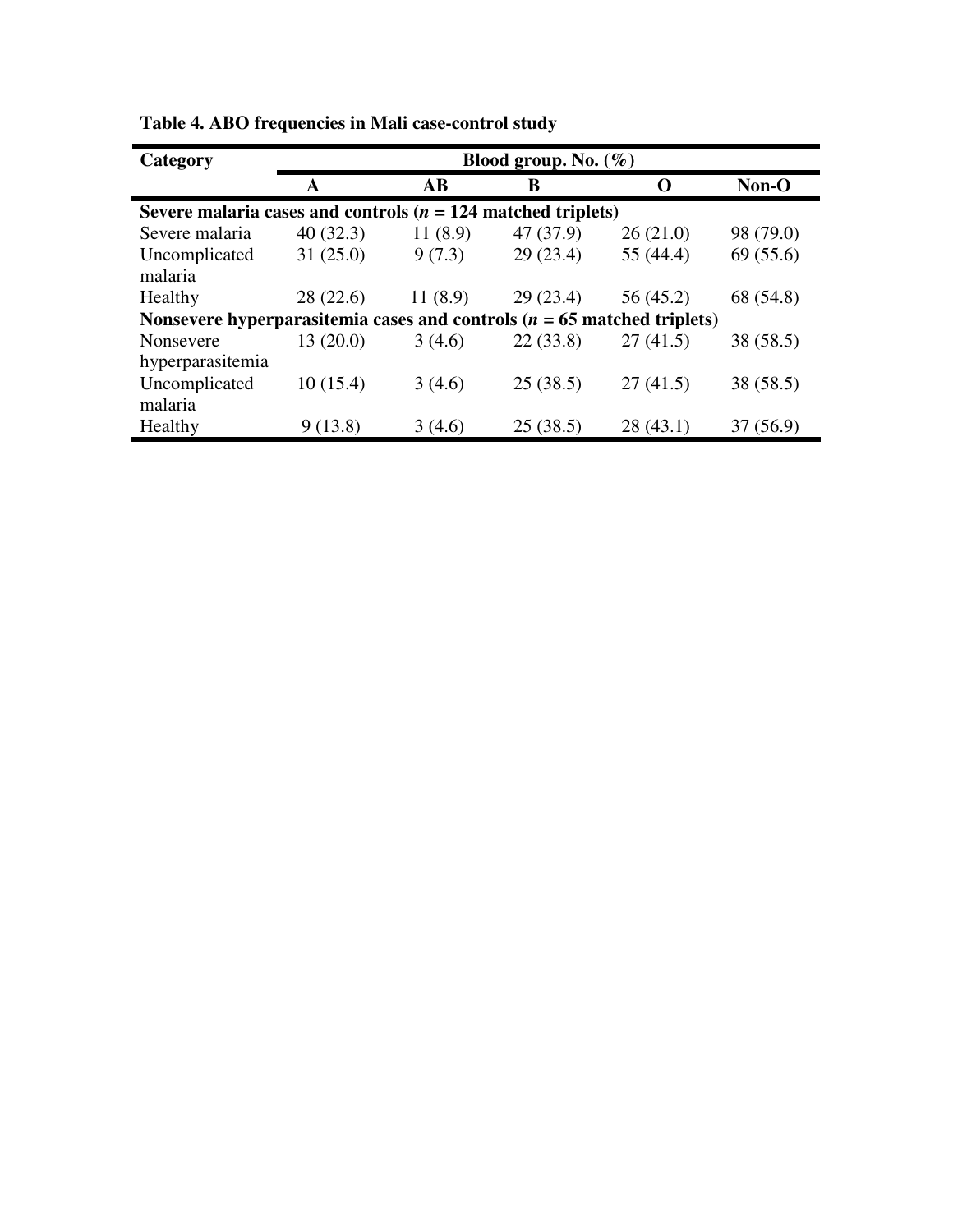<span id="page-9-0"></span>

| 1(0.8)<br>1(0.8)<br>$\begin{matrix} 0 \\ 0 \end{matrix}$<br>$\begin{matrix} 0 \\ 0 \end{matrix}$<br>$\begin{matrix} 0 \\ 0 \end{matrix}$<br>$\begin{matrix} 0 \\ 0 \end{matrix}$<br>AF†<br>1(0.8)<br>1(0)<br>$\begin{matrix} 0 \\ 0 \end{matrix}$<br>$\begin{matrix} 0 \\ 0 \end{matrix}$<br>$\begin{matrix} 0 \\ 0 \end{matrix}$<br>$\frac{1}{2}$<br>SC<br>Hemoglobin variant<br>1(1.6)<br>3(2.4)<br>2(1.6)<br>$\begin{matrix} 0 \\ 0 \end{matrix}$<br>$\odot$<br>$\odot$<br>႘<br>(12.2)<br>(18.8)<br>10(8.1)<br>10(8.1)<br>4(6.2)<br>(9.4)<br>AC<br>$\overline{c}$<br>$\circ$<br>15<br>1(1.6)<br>9(7.3)<br>$111(89.5)$ $2(1.6)$<br>5(7.8)<br>4(3.2)<br>4(6.2)<br>$\mathcal{S}$<br>106(85.5)<br>57 (87.7)<br>96 (78.0)<br>50 (78.1)<br>52(81.3)<br>$n = 123$<br>$n = 64$<br>$n = 124$ matched triplets‡<br>$\Delta$<br>$n = 65$ matched triplets‡<br>hyperparasitemia<br>Uncomplicated<br>Uncomplicated<br>Severe malaria<br>Nonsevere<br>Healthy<br>Healthy<br>malaria<br>malaria | Red blood cell polymorphism. No. ( $\%$ ) |                       |                 |           |
|-------------------------------------------------------------------------------------------------------------------------------------------------------------------------------------------------------------------------------------------------------------------------------------------------------------------------------------------------------------------------------------------------------------------------------------------------------------------------------------------------------------------------------------------------------------------------------------------------------------------------------------------------------------------------------------------------------------------------------------------------------------------------------------------------------------------------------------------------------------------------------------------------------------------------------------------------------------------------------------|-------------------------------------------|-----------------------|-----------------|-----------|
|                                                                                                                                                                                                                                                                                                                                                                                                                                                                                                                                                                                                                                                                                                                                                                                                                                                                                                                                                                                     |                                           |                       | $CR1$ genotype* |           |
|                                                                                                                                                                                                                                                                                                                                                                                                                                                                                                                                                                                                                                                                                                                                                                                                                                                                                                                                                                                     |                                           | SII/I                 | S12/2<br>SU/2   |           |
|                                                                                                                                                                                                                                                                                                                                                                                                                                                                                                                                                                                                                                                                                                                                                                                                                                                                                                                                                                                     |                                           |                       |                 |           |
|                                                                                                                                                                                                                                                                                                                                                                                                                                                                                                                                                                                                                                                                                                                                                                                                                                                                                                                                                                                     |                                           | 12(12.8)<br>$n = 94$  | 47 (50.0)       | 35 (37.2) |
|                                                                                                                                                                                                                                                                                                                                                                                                                                                                                                                                                                                                                                                                                                                                                                                                                                                                                                                                                                                     |                                           | 14(13.9)<br>$n=101$   | 48 (47.5)       | 39 (38.6) |
|                                                                                                                                                                                                                                                                                                                                                                                                                                                                                                                                                                                                                                                                                                                                                                                                                                                                                                                                                                                     |                                           | 17(15.2)<br>$n = 112$ | 56 (50.0)       | 39 (34.8) |
|                                                                                                                                                                                                                                                                                                                                                                                                                                                                                                                                                                                                                                                                                                                                                                                                                                                                                                                                                                                     |                                           |                       |                 |           |
|                                                                                                                                                                                                                                                                                                                                                                                                                                                                                                                                                                                                                                                                                                                                                                                                                                                                                                                                                                                     |                                           | 11(21.2)              | 21 (40.4)       | 20 (38.4) |
|                                                                                                                                                                                                                                                                                                                                                                                                                                                                                                                                                                                                                                                                                                                                                                                                                                                                                                                                                                                     |                                           | $n = 52$              |                 |           |
|                                                                                                                                                                                                                                                                                                                                                                                                                                                                                                                                                                                                                                                                                                                                                                                                                                                                                                                                                                                     |                                           | 7(12.1)               | 18(31.0)        | 33 (56.9) |
|                                                                                                                                                                                                                                                                                                                                                                                                                                                                                                                                                                                                                                                                                                                                                                                                                                                                                                                                                                                     |                                           | $n = 58$              |                 |           |
|                                                                                                                                                                                                                                                                                                                                                                                                                                                                                                                                                                                                                                                                                                                                                                                                                                                                                                                                                                                     |                                           | 11(21.2)              | 21 (40.4)       | 20 (38.4) |
| $n = 64$                                                                                                                                                                                                                                                                                                                                                                                                                                                                                                                                                                                                                                                                                                                                                                                                                                                                                                                                                                            |                                           | $n = 52$              |                 |           |

Table 5. Frequency of red blood cell polymorphisms in the Mali case-control study **Table 5. Frequency of red blood cell polymorphisms in the Mali case-control study** 
> \*Genotype for the CR1-Knops blood group alleles SI1 (SI<sup>a</sup>) and SI2 (Vil) [Moulds JM, Zimmerman PA, Doumbo OK, Kassambara L, a) and *Sl2* (Vil) [Moulds JM, Zimmerman PA, Doumbo OK, Kassambara L, Sagara I, Diallo DA, Atkinson JP, Krych-Goldberg M, Hauhart RE, Hourcade DE, *et al*. (2001) *Blood* 97:2879-2885]. Sagara I, Diallo DA, Atkinson JP, Krych-Goldberg M, Hauhart RE, Hourcade DE, et al. (2001) Blood 97:2879-2885]. −Knops blood group alleles *Sl1* (Sl \*Genotype for the CR1 †Fetal hemoglobin. **†Fetal** hemoglobin.

compared with the uncomplicated malaria controls (OR, 0.60; 95% CI, 0.26-1.37; *P* = 0.23). CR1 genotype did not have a statistically

compared with the uncomplicated malaria controls (OR, 0.60; 95% CI, 0.26-1.37;  $P = 0.23$ ). CR1 genotype did not have a statistically

significant effect on susceptibility to severe malaria.

significant effect on susceptibility to severe malaria.

‡n is shown where it differs because of missing data. *n* is shown where it differs because of missing data.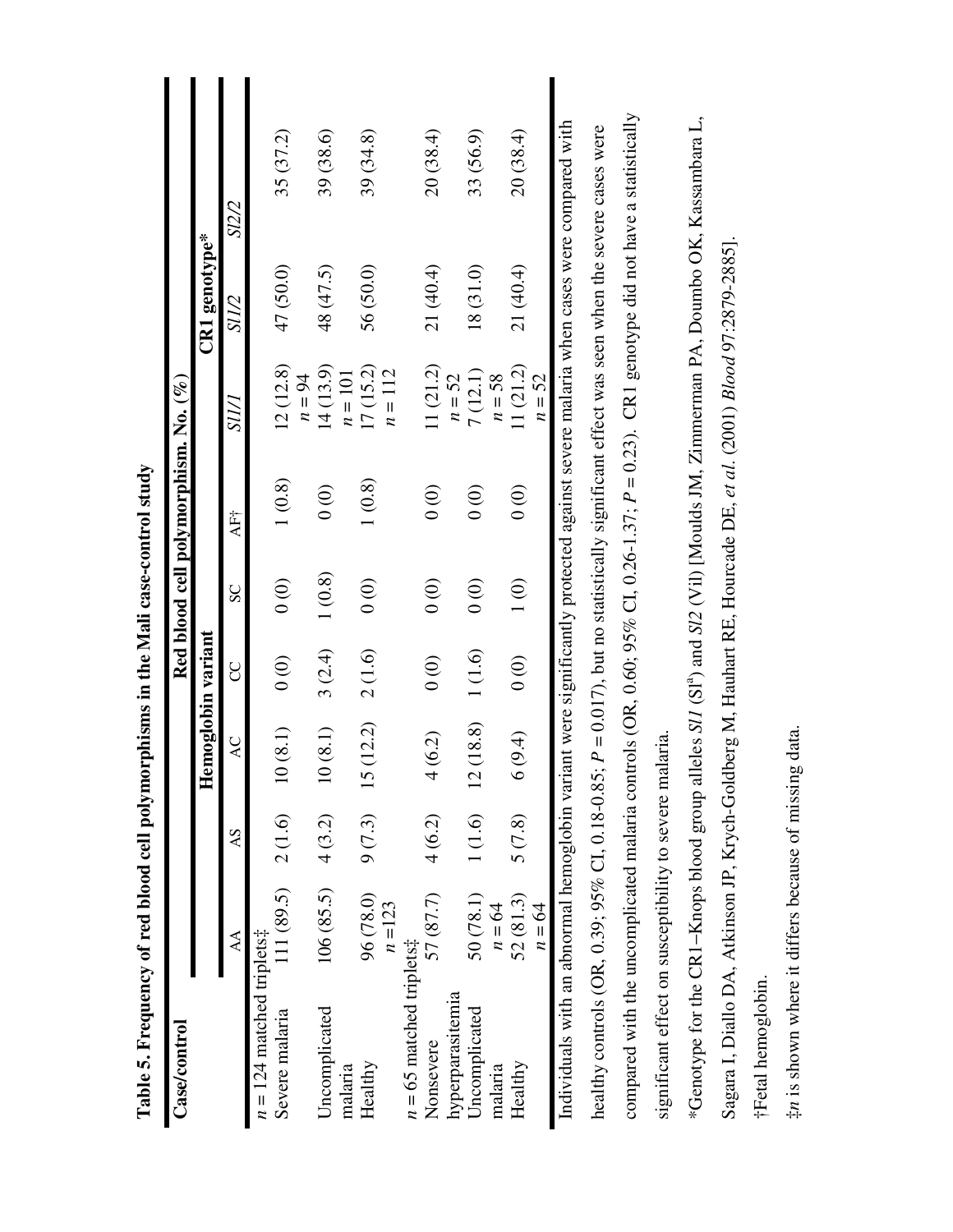| Subcategory of severe disease* | $\boldsymbol{n}$ | Odds<br>ratio | 95% confidence<br>interval | P value |
|--------------------------------|------------------|---------------|----------------------------|---------|
| Cerebral malaria†              | 41               | 0.31          | $0.10 - 0.94$              | 0.039   |
| Severe anemia†                 | 19               | 0.11          | $0.01 - 0.88$              | 0.037   |
| Neurological impairment        | 38               | 0.54          | $0.22 - 1.35$              | 0.19    |
| Repeated seizures              | 26               | 0.38          | $0.10 - 1.41$              | 0.15    |

<span id="page-10-0"></span>**Table 6. Effect of ABO blood group on resistance to subcategories of severe malaria** 

Data are for group O vs. non-O using the severe malaria cases matched to the uncomplicated malaria controls, and analysis was by conditional logistic regression.

\* For full description of each clinical category, see *Materials and Methods* in main text.

† Nine children had both cerebral malaria and anemia and have been included in both categories. The sample size was too small for analysis of cerebral malaria and anemia as a separate category and for the analysis of the renal/hepatic failure category.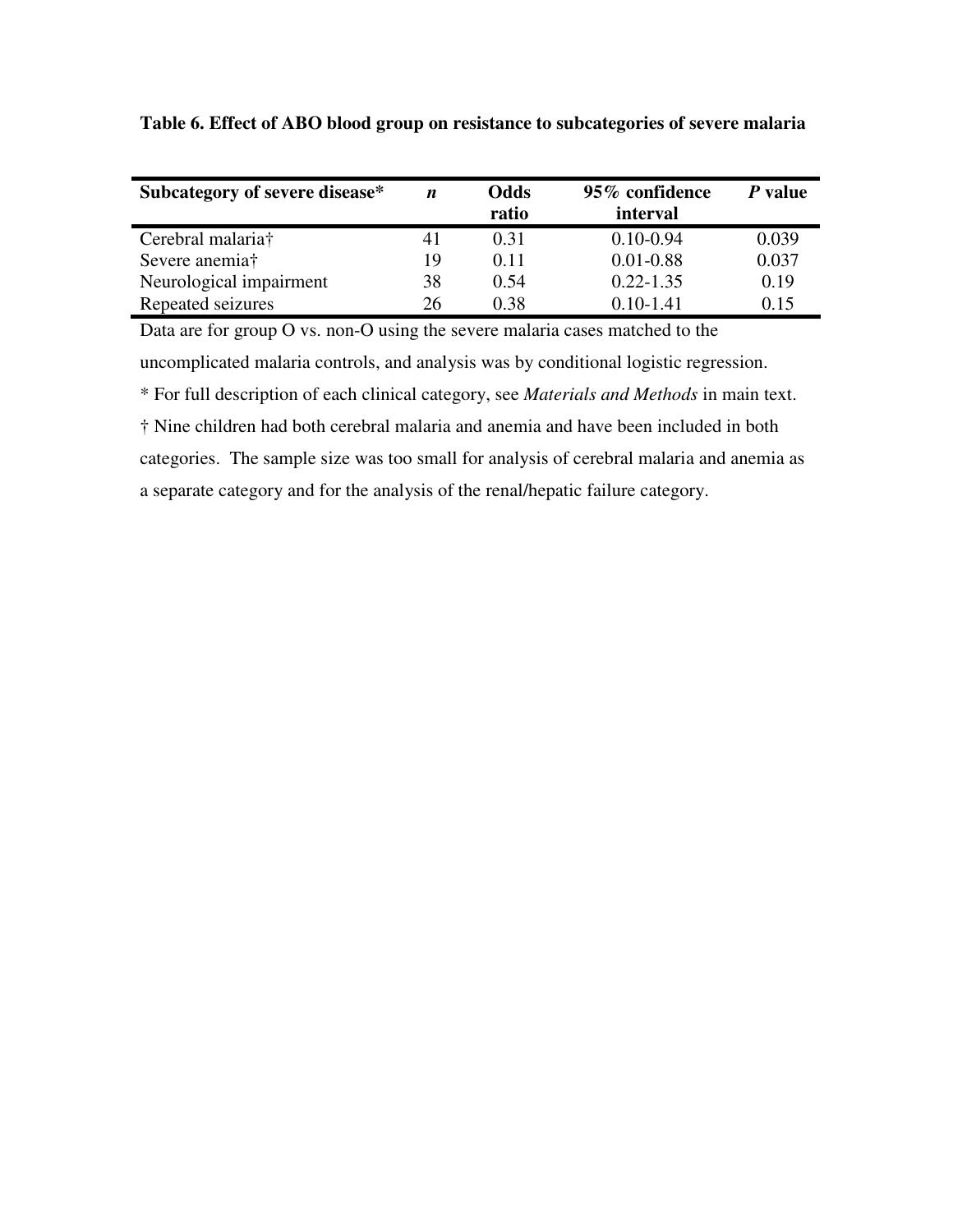<span id="page-11-0"></span>

| Cutoff rule for no/low<br>rosetting          | with no/low rosetting*<br>P value<br>for group O children<br>$OR$ (95% CI). | OR (95% CI) P value for<br>frequency $>$ cutoff point<br>rosetting (i.e., rosette<br>non-O children with<br>$\frac{\sin \theta}{\sin \theta}$ | Interaction OR $(95\% \text{ CI})$ P<br>value | OR for group<br>O children<br>rosetting‡<br>with |
|----------------------------------------------|-----------------------------------------------------------------------------|-----------------------------------------------------------------------------------------------------------------------------------------------|-----------------------------------------------|--------------------------------------------------|
| ≤2% Rosette frequency                        | $p = 0.70$<br>$1.31(0.34 - 5.12)$                                           | $14.45(4.82-49.28) p < 0.0001$                                                                                                                | $(0.09(0.02-0.52)) p = 0.0074$                | 1.70                                             |
| ≤5% Rosette frequency                        | $p = 0.96$<br>$0.97(0.29 - 3.19)$                                           | $15.24 (5.24 - 49.86) p < 0.0001$                                                                                                             | 0.11 (0.02-0.58) $p = 0.0104$                 | .63                                              |
| ≤8% Rosette frequency                        | $p = 0.99$<br>1.01 (0.30-3.26)                                              | $23.47(7.57-86.49) p < 0.0001$                                                                                                                | $0.08(0.01-0.47)$ $p = 0.0058$                | 061                                              |
| ≤10% Rosette<br>frequency                    | $p = 0.97$<br>$0.98(0.32 - 2.97)$                                           | $24.05 (7.54-95.82) p < 0.0001$                                                                                                               | $0.06(0.01-0.35) p = 0.0024$                  | 1.41                                             |
|                                              |                                                                             | In vivo, parasite isolates with a very low level of rosetting are unlikely to have significant pathogenic effects; however, the rosette       |                                               |                                                  |
|                                              |                                                                             | frequency at which biologically important pathological effects start to occur is unknown. Therefore, we analyzed the interaction              |                                               |                                                  |
| between rosetting and ABO blood group an     |                                                                             | d their effects on susceptibility to severe malaria using a range of different cutoff values                                                  |                                               |                                                  |
|                                              |                                                                             | for parasite isolates considered to have biologically insignificant levels of rosetting (no/low rosetting). The reference case for this       |                                               |                                                  |
|                                              |                                                                             | analysis was non-O children with no/low rosetting, and the analysis was based on the data from severe malaria cases and                       |                                               |                                                  |
|                                              |                                                                             | uncomplicated malaria controls. Varying the cutoff point for no/low rosetting between 2 and 10% does not have a marked effect on              |                                               |                                                  |
| the results and conclusions of this analysis |                                                                             | (for further discussion, see the main text).                                                                                                  |                                               |                                                  |
| *These results show that group O does not    |                                                                             | significantly protect children infected with parasite isolates with low/no rosetting.                                                         |                                               |                                                  |
|                                              |                                                                             | These results show that children with the non-O blood groups who were infected with parasite isolates showing marked rosetting                |                                               |                                                  |
|                                              |                                                                             | (>the cut-off point shown) had a greatly increased risk of severe malaria compared to the reference group.                                    |                                               |                                                  |
|                                              | ‡ This is the product of the odds ratios in the 3 columns to the left.      |                                                                                                                                               |                                               |                                                  |

Table 7. Effect of different cut-off points for no/low rosetting on the interaction analysis **Table 7. Effect of different cut-off points for no/low rosetting on the interaction analysis**